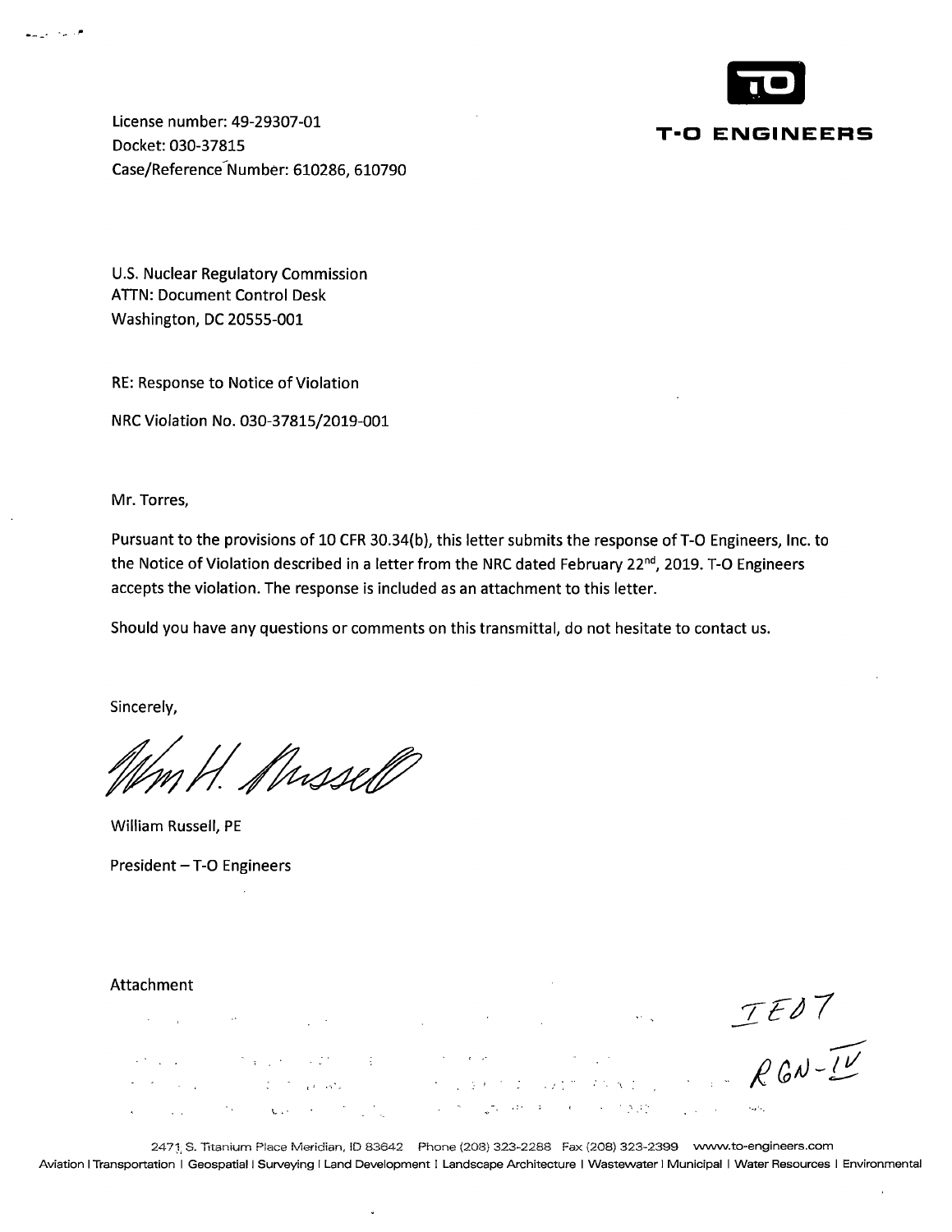## **ATTACHMENT**

REPLY TO A NOTICE OF VIOLATIONS

VIOLATION. 030-37815/2019-001

DOCKET NO. 030-37815

··---"'

### REPLY TO THE NOTICE OF VIOLATION

1. Description of the Notice of Violation

10 CFR 30.34(b) requires, in part, that no license issued or granted pursuant to the regulations shall be transferred, assigned, or in any manner disposed of, either voluntarily or involuntarily, directly or indirectly, through transfer of control of any license to any person, unless the Commission shall, after securing full information, find that the transfer is in accordance with the provisions of the Act and shall give its consent in writing.

Contrary to the above, on August 1, 2018, the licensee completed a transfer of control of NRC License 49-29307-01, without receiving the Commission's consent in writing. Specifically, Graham, Dietz & Associates dba GDA Engineers merged with T-0 Engineers, Inc., which constituted a change of control under CFR 30.34(b), without receiving prior NRC approval and consent in writing.

# 2. Response to the Notice of Violation T-0 Engineers accepts this violation.

i. Description of the Event

The event described in the Notice is accurate. The corporate merger was completed on August  $1<sup>st</sup>$ , and no commission consent had been approved prior. During this time the gauges were maintained and controlled in according with the existing radiation protection program. After being made aware of the violation an investigation and interviews and discussions were held to identify training gaps and other corrective measures.

ii. Reason for the Violation

The violation resulted from an oversight during the acquisition process. Due to the sensitive nature of the merger details were largely confidential until the sale was finalized, effectively preventing the RSA from providing the needed feedback and input in the process. The violation occurred because the merger proceeded without the knowledge of the RSA, who would have ensured consent was received prior to the sale had he known.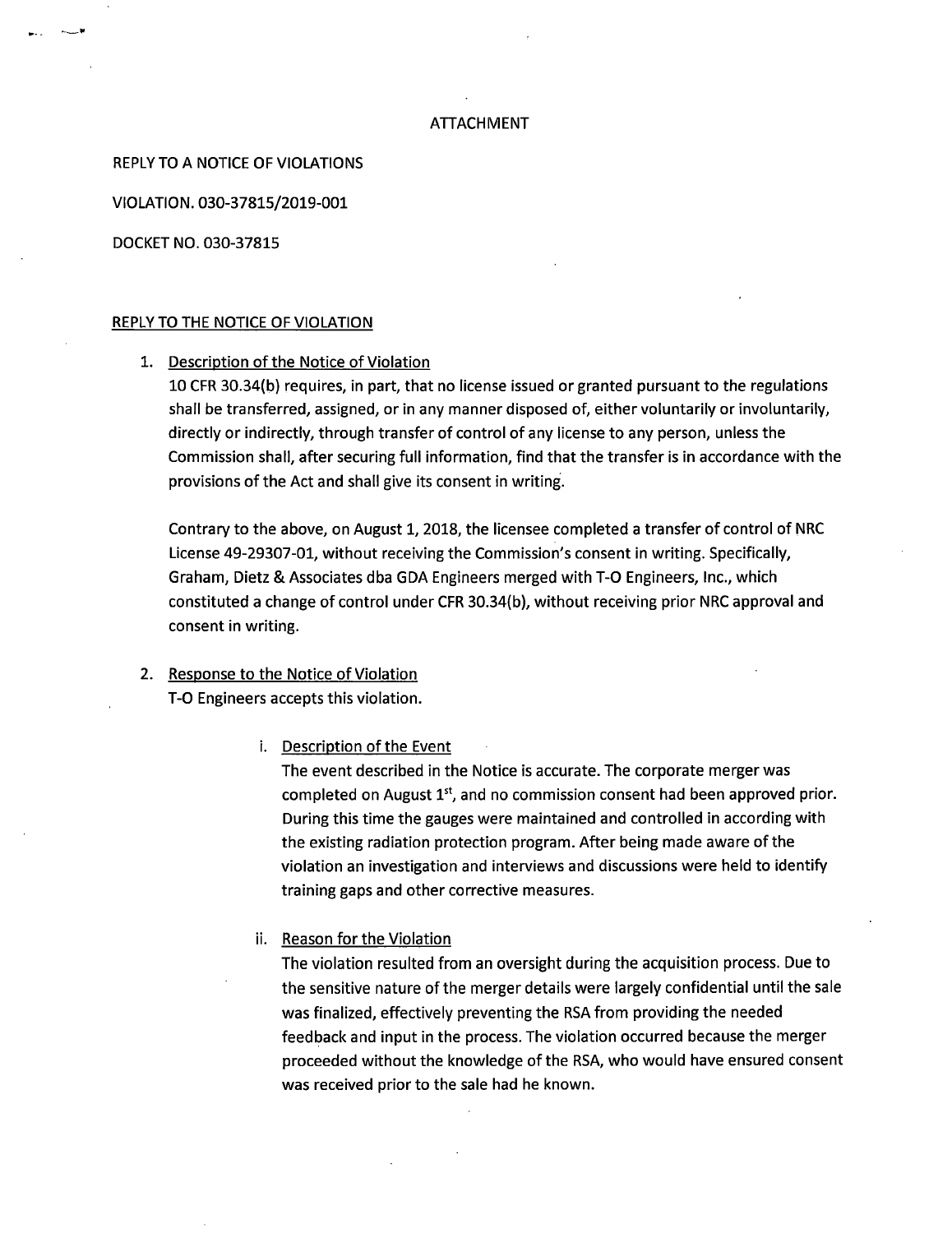- iii. Corrective Steps that have been taken and results achieved The transfer paperwork has been submitted to the agency and the parties involved in mergers have been informed of this requirement for any future activities related to mergers involving NRC licenses. The root cause of this violation has been identified as a communication breakdown during the corporate merger process.
- iv. Corrective steps that will be taken to avoid further Violations Staff involved in any merger activities will be informed and trained on NRC licensing as it pertains to potential future merger or sale activities.
- v. Date when full compliance will be achieved

It is our understanding that with previous completion of the transfer paperwork that T-0 is now in compliance with all requirements and conditions of the NRC permits.